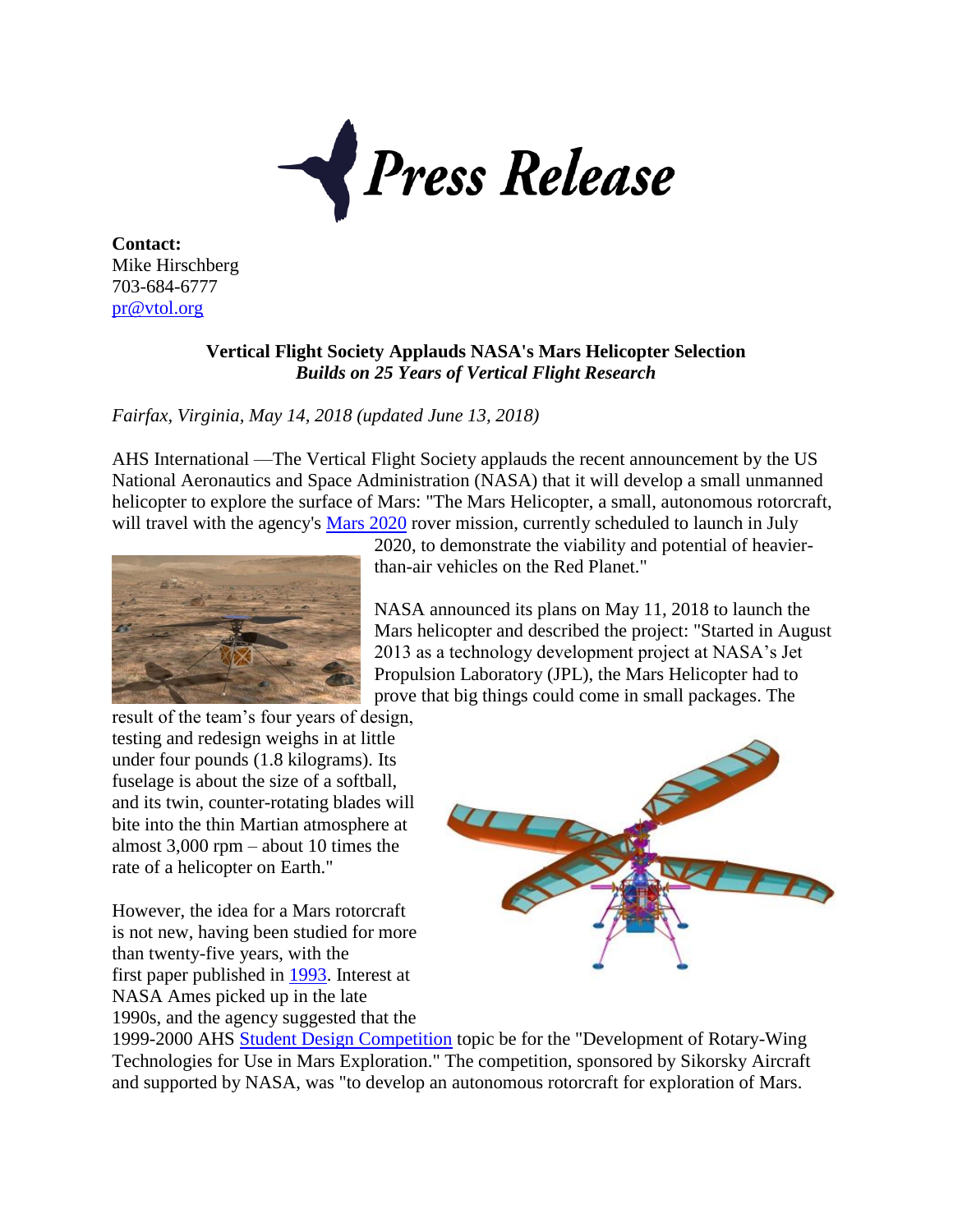The mission was to be a proof-of-concept demonstration for rotary wing flight in the Martian atmosphere."

The winners of the graduate competition, announced in August 2000, were the Georgia Institute of Technology and the University of Maryland. The UMD proposal, the [Martian Autonomous](https://vtol.org/5C7697B0-8F49-11E7-90FD005056BF91B4)  [Rotary-wing Vehicle \(MARV\),](https://vtol.org/5C7697B0-8F49-11E7-90FD005056BF91B4) was designed by a team led by [Anubhav Datta,](https://aero.umd.edu/faculty/datta) now an associate professor at Maryland.

The similarities between the 2000 AHS-UMD MARV and the 2018 NASA Mars Helicopter, both with two-bladed coaxial rotors on a square fuselage, are primarily superficial, but interesting nonetheless. Prof. Datta today recalls that the AHS Student Design Competition "generated the first serious detailed designs" of an aircraft capable of vertical flight in the thin atmosphere of Mars. While working as a researcher at the Ames Research Center (2007-2015), Datta also worked on the NASA Mars Helicopter development (2015-2017). "I certainly credit my expertise on Mars and my involvement in this project to that design."

The 113-page University of Maryland proposal that won the 2000 AHS Student Design Competition is still [available on the SDC website.](https://vtol.org/education/student-design-competition/past-student-design-winners) While there are many similarities, the sizes are quite different: the real Mars Helicopter is  $4 \text{ lb} / 1.8 \text{ kg}$ , much smaller than the 50 kg that UMD designed nearly 20 years ago, and the hubs are hingeless not teetering. [A synopsis of the Maryland AHS report was later published in the *Journal of Aircraft,* v30, (3), 2003.]



Over the years, NASA, Georgia Tech and University of Maryland have made several presentations at AHS events in support of the Mars Helicopter concept, including:

- Design Opportunities and Challenges in the Development of Vertical Lift Planetary [Aerial Vehicles,](https://vtol.org/store/product/design-opportunities-and-challenges-in-the-development-of-vertical-lift-planetary-aerial-vehicles-8286.cfm) Young, L.A., et al, Presented at the AHS Vertical Lift Aircraft Design Conference, San Francisco, CA, January 2000.
- Vertical Lift -- [Not Just For Terrestrial Flight,](https://vtol.org/store/product/vertical-lift-not-just-for-terrestrial-flight-8519.cfm) Young, L.A., Presented at the AHS/AIAA/SAE/RaeS International Powered Lift Conference, Arlington, VA, Oct. 30- Nov. 1, 2000.